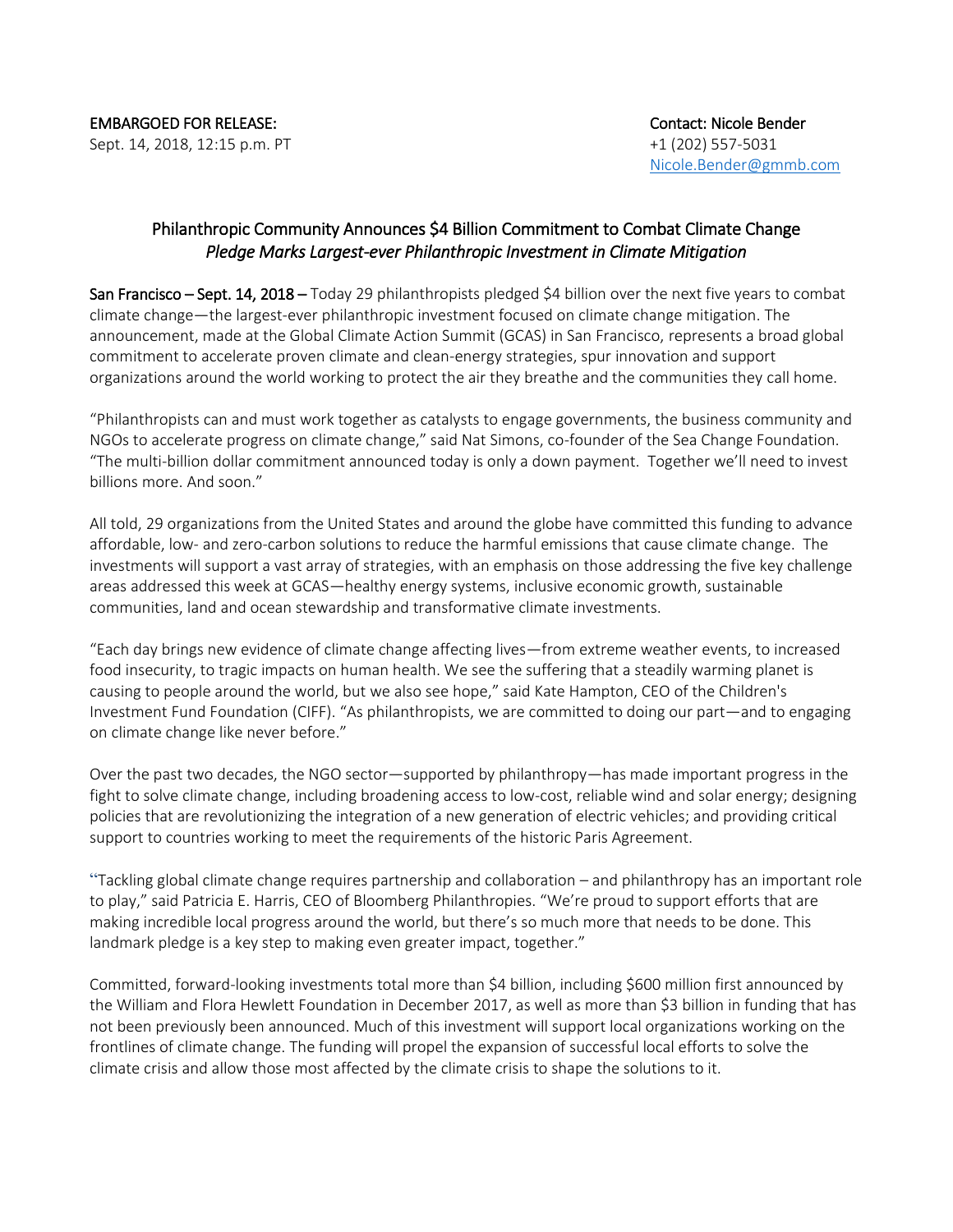"This initiative is a breakthrough, and very welcomed by civil society. Political leaders need to feel the pressure from their constituencies to prioritize action on climate change," said Wael Hmaidan, executive director Climate Action Network (CAN) International. "By supporting a strong base of mobilizers, influencers and change agents in local communities around the world, this commitment can help accomplish that."

Funders contributing to this effort include:

| <b>Barr Foundation</b>                             |
|----------------------------------------------------|
| <b>Bloomberg Philanthropies</b>                    |
| <b>Bullitt Foundation</b>                          |
| Sir Christopher Hohn and The Children's Investment |
| Fund Foundation (CIFF)                             |
| The Educational Foundation of America              |
| Pirojsha Godrej Foundation                         |
| Grantham Foundation                                |
| The Grove Foundation                               |
| Growald Family Fund                                |
| The George Gund Foundation                         |
| Heising-Simons Foundation                          |
| William and Flora Hewlett Foundation               |
| <b>IKEA Foundation</b>                             |
| Ivey Foundation                                    |

Joyce Foundation The JPB Foundation KR Foundation Kresge Foundation Dee & Richard Lawrence and OIF John D. and Catherine T. MacArthur Foundation McKinney Family Foundation McKnight Foundation Oak Foundation The David and Lucile Packard Foundation Pisces Foundation Rockefeller Brothers Fund (RBF) Sea Change Foundation Turner Foundation Yellow Chair Foundation

For the official joint statement issued by the organizations contributing to this effort, see below. Additional funders interested in taking part should contact [GCAS@climateworks.org.](mailto:GCAS@climateworks.org)

###